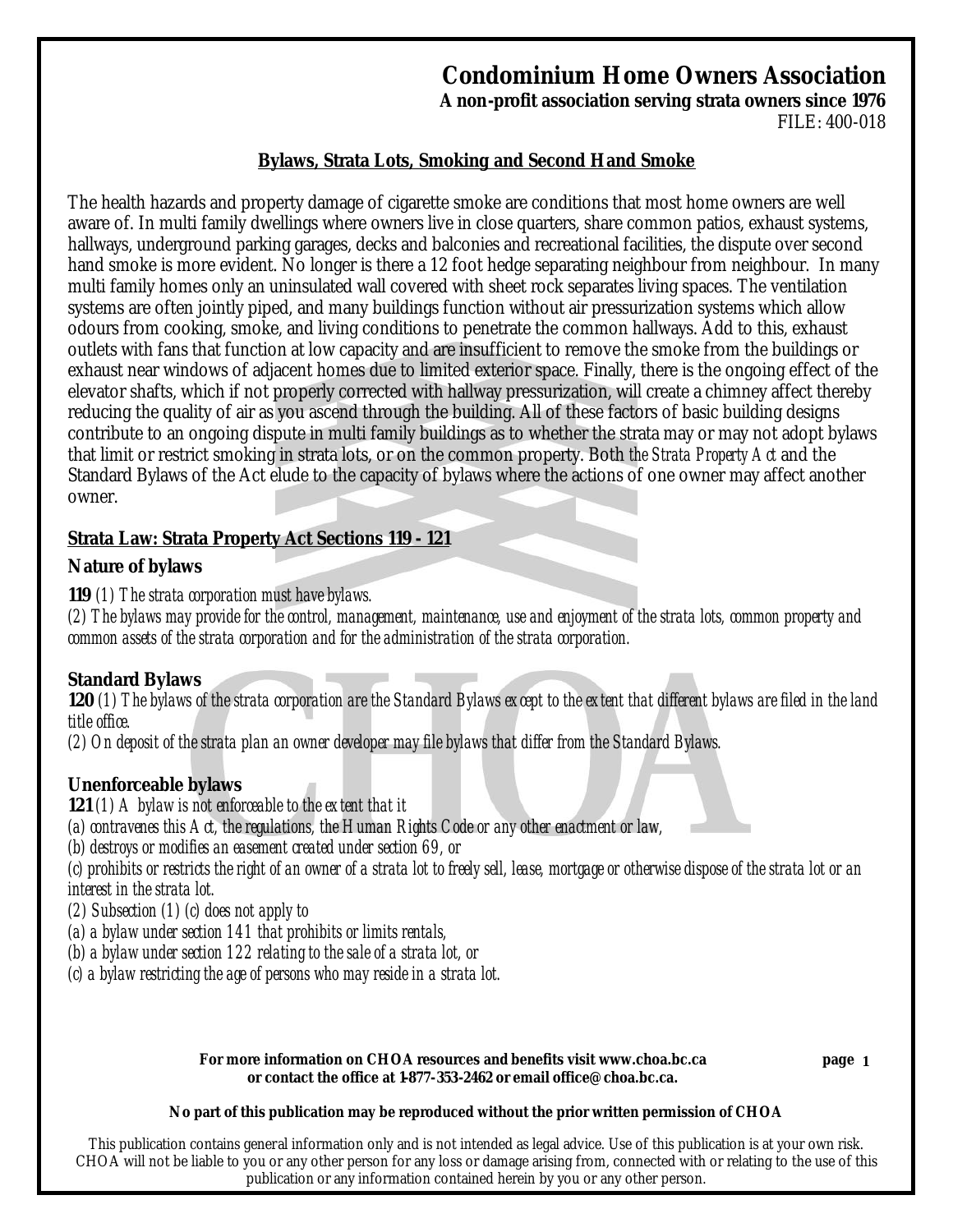# **Strata Property Act Standard Bylaw 3**

# *Use of property*

*3 (1) An owner, tenant, occupant or visitor must not use a strata lot, the common property or common assets in a way that (a) causes a nuisance or hazard to another person,*

*(b) causes unreasonable noise,*

*(c) unreasonably interferes with the rights of other persons to use and enjoy the common property, common assets or another strata lot, (d) is illegal, or*

*(e) is contrary to a purpose for which the strata lot or common property is intended as shown expressly or by necessary implication on or by the strata plan.*

*(2) An owner, tenant, occupant or visitor must not cause damage, other than reasonable wear and tear, to the common property, common assets or those parts of a strata lot which the strata corporation must repair and maintain under these bylaws or insure under section 149 of the Act.*

*(3) An owner, tenant, occupant or visitor must ensure that all animals are leashed or otherwise secured when on the common property or on land that is a common asset.*

*(4) An owner, tenant or occupant must not keep any pets on a strata lot other than one or more of the following:*

*(a) a reasonable number of fish or other small aquarium animals;*

*(b) a reasonable number of small caged mammals;*

*(c) up to 2 caged birds;*

*(d) one dog or one cat.*

There are several questions that a strata corporation must consider if they adopt a non-smoking bylaw that relates to either the strata lots, common property or limited common property.

- Does the strata corporation have jurisdiction over the lifestyle activity of a strata lot owner, within a strata lot, if the owners'/residents' activities are not causing a nuisance or hazard with any other person or unreasonably interferes with the rights of another person to use and enjoy the common property, common assets or another strata lot?
- Does the building age or condition create situations where the activity of the owner/resident is likely to cause a nuisance, hazard with any other person or unreasonably interferes with the rights of another person to use and enjoy the common property, common assets or another strata lot?
- Is it possible that the activity of the owner/resident is causing damage to the common assets or common property of the strata corporation ?
- Will the damage potentially result in costs for the strata corporation?

Consider common and limited common areas:

While it may be desirable for people to only smoke outdoors, smoking on decks, patios and balconies can be detrimental to the neighbours. Unless all of the windows of the neighbouring units are closed, the  $2<sup>nd</sup>$  hand smoke will migrate which could pose potential risks as both a nuisance and a hazard. Second hand smoke is similar to smoke from barbeques that can also cause damage to interior personal items and the strata lot environment. Strata corporations adopt bylaws that restrict the use of devices or products that at certain times may create smoke that causes damage, a nuisance or a hazard to a neighbouring resident or strata lot.

> For more information on CHOA resources and benefits visit www.choa.bc.ca **or contact the office at 1-877-353-2462 or email office@choa.bc.ca.**

**2**

### **No part of this publication may be reproduced without the prior written permission of CHOA**

This publication contains general information only and is not intended as legal advice. Use of this publication is at your own risk. CHOA will not be liable to you or any other person for any loss or damage arising from, connected with or relating to the use of this publication or any information contained herein by you or any other person.